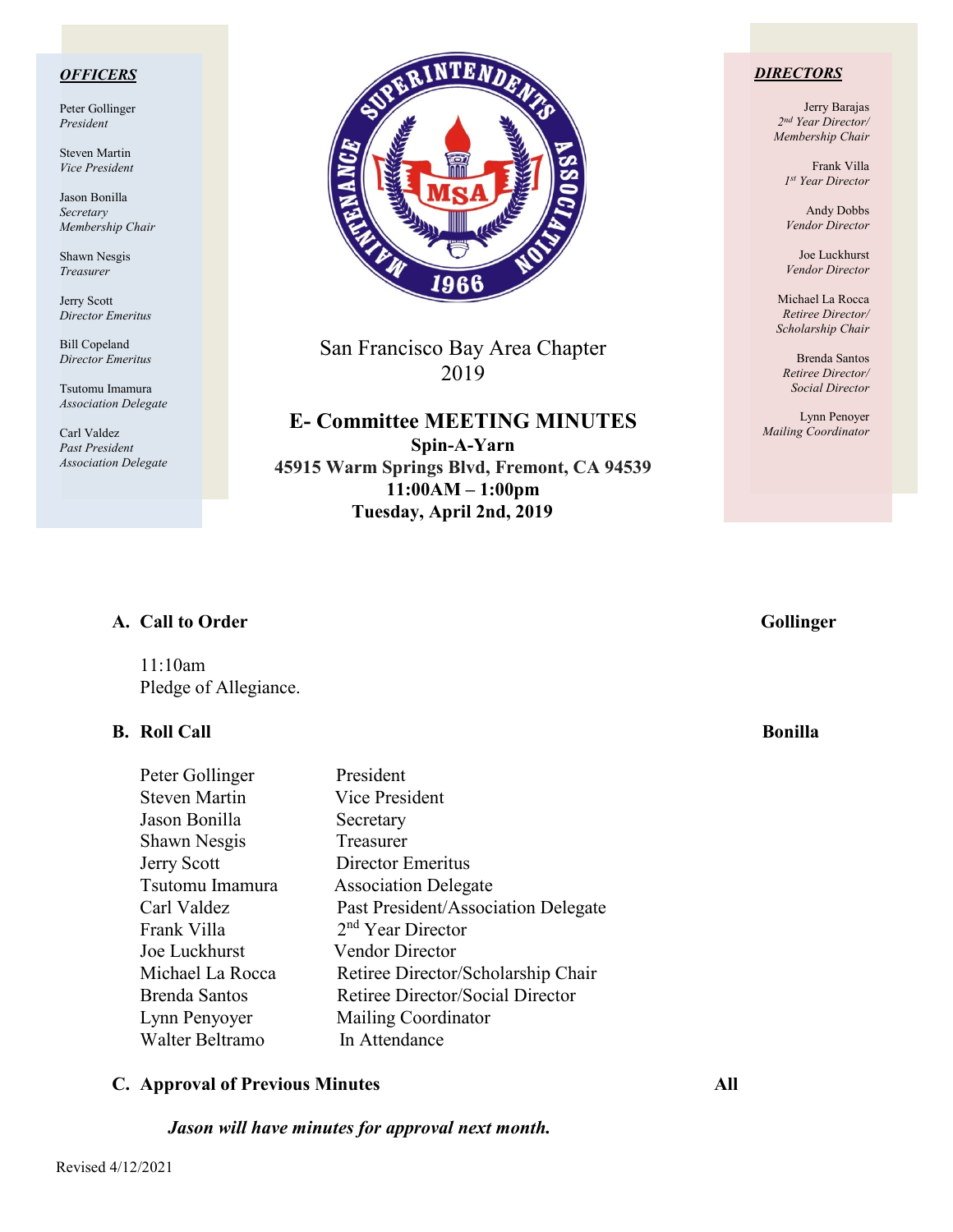#### **D. Standing Committee Reports**

#### **1. Membership Bonilla**

#### *Members*

| Life Members:    |                                                  |
|------------------|--------------------------------------------------|
| Regular Members: |                                                  |
| Vendor Members:  |                                                  |
| Total Members:   | 334 (According to the current Regonline numbers) |

**2.** Life Members Nesgis

Dewayne Johnson is now a life member. Congrats Dewayne!

## **E.** Vendors Report Gollinger

1. Service Masters and Weco are the latest two premier vendors, bringing our total now to six premier vendors.

2. Shawn Nesgis is working on getting the new vendor table toppers.

## **F. Association/Foundation Report Valdez**

- 1. Next E-Board meeting is in Las Vegas May  $9<sup>th</sup>$ .
- 2. Peter Walsh and Steller Vendor nominations (Carl has the full list if needed).
- 3. The board discussed supporting Shawn Nesgis for next year's Peter Walsh award and the importance of filling out the nomination correctly.

4. No new action with the Foundation. Carl did reach out to the Board for the Investment Committee.

## **G. Training Coordinator** Gollinger

1. Aprils general meeting is at Nick's. The Board advised not to register if using a credit for the cancelled workshop.

2. November's location is locked but we still need a speaker.

 3. The Board is looking at using the August workshop for the sign topic. This may depend if the speaker we want is available (Steve Bible).

| Н. | <b>Scholarships</b>                               | LaRocca          |
|----|---------------------------------------------------|------------------|
|    | 1. No scholarship applications as of today.       |                  |
|    | 2. Scholarship applications due by April $30th$ . |                  |
| I. | <b>Golf Tournament Committee Report</b>           | <b>Gollinger</b> |
|    | 1. The tournament will be hosted in July.         |                  |